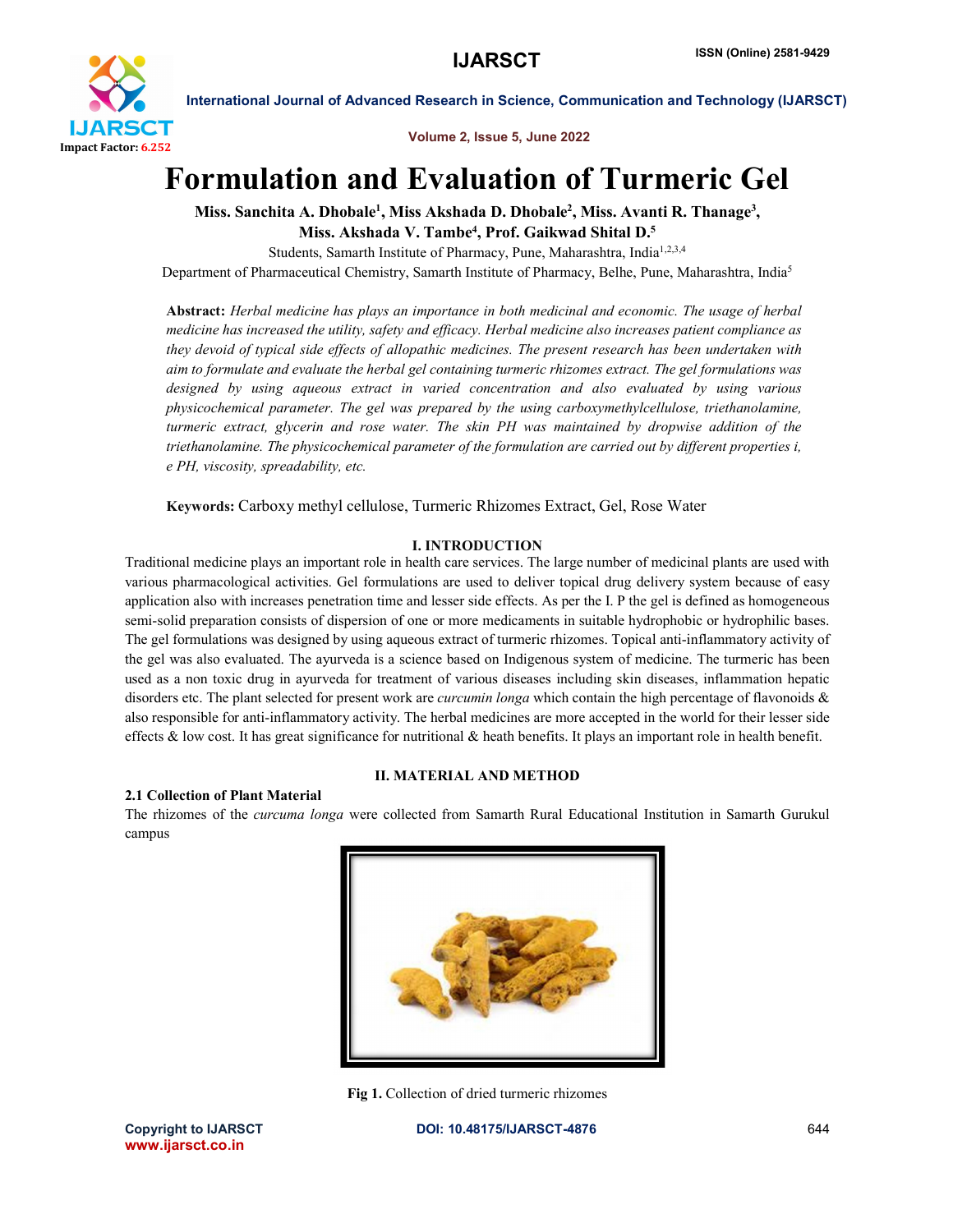

#### Volume 2, Issue 5, June 2022

# 2.2 Preparation of Extract

The rhizomes of turmeric were collected and washed throughly with distilled water. In that the 150 gm pieces of turmeric rhizomes was imbibed with 500 ml water for 3 hours or overnight with occasional stirring finally extract was collected and concentrated to get yellowish residue. This extract was stored in airtight containers at cool and dark place.

# 2.3 Preparation of Gel

Formulation of gel:

| Sr. No | Ingredients            | Role               | Quantity       |
|--------|------------------------|--------------------|----------------|
|        | Haridra water          | Essence cool water | $100$ ml       |
| 2.     | Triethanolamine        | Clear gel base     | $2 \text{ gm}$ |
| 3.     | Carboxymethylcellulose | Gelling agent      | 3 gm           |
| 4.     | Glycerin               | Preservative       | 1 ml           |
| 5.     | Rose water             | Moisturiser        | 1 ml           |

Table 1. Role of ingredients with their formula

# 2.4 Procedures for Formulation of Gel

The gel base was prepared by using gelling agent. Weighed accurately amount of carboxymethylcellulose is dissolved in the sufficient amount of distilled water to make a gel base. The gel base is add in 100 ml of haridra water then mix triethanolamine dropwise with the continuous stirring till the gel is formed then add glycerin and rose water mixing homogeneously to form homogeneous gel, finally transferred in a suitable container.

# 2.5 Evaluation Parameter for Gel

#### A. Physical Evaluation

- 1. PH: About 1 gm gel was accurately weighed and dispersed in 100 ml purified water. The PH of the dispersion was measured by using digital PH meter. The measurement of PH were done.
- 2. Homogeneity: The developed formulations were tested for homogeneity by visual inspection after the gel has been filled in the container. They were tested for their appearance and presence of the any aggregates.
- 3. Viscosity: The measurements of viscosity of the gels was done with DV-I brookfield viscometer and the corresponding reading was noted.
- 4. Spreadability: Adequate amount of sample is taken in between two glasses slides and a weight of 1 gm applied on the slides for 5 min and the observe the spreadability. Spreadability can be calculated by following formula:  $S=M \times L/T$ 
	- Where S: Spreadability
		- M: Weight tide the upper slide.
		- L: Length of glass slide
		- T: Time taken to separate the slides.
- 5. Antimicrobial Study: Nutrient agar was transferred were sterilized at 121°c in autoclave about 15 min. The microbial strain was dispersed in medium and poured into the petri dish and allow to cool until it solidifies cups are prepared with the help of sterile steel. Formulation are placed in in the cups and incubated for 24 hrs, the zone of inhibition was observed.
- 6. Washability: Formulation was applied on the skin and then ease of extend washing with water was checked.
- 7. Stability Test: Physical stability of the herbal gel was carried out for 4 weeks at various temperature condition like 2°c. 25°c, and 37°c. The herbal gel was found to be physically stable at different temperature.

## III. RESULT AND DISCUSSION

#### 3.1 Physical Evaluation

The results of physical evaluation are colour, odour, taste etc.

www.ijarsct.co.in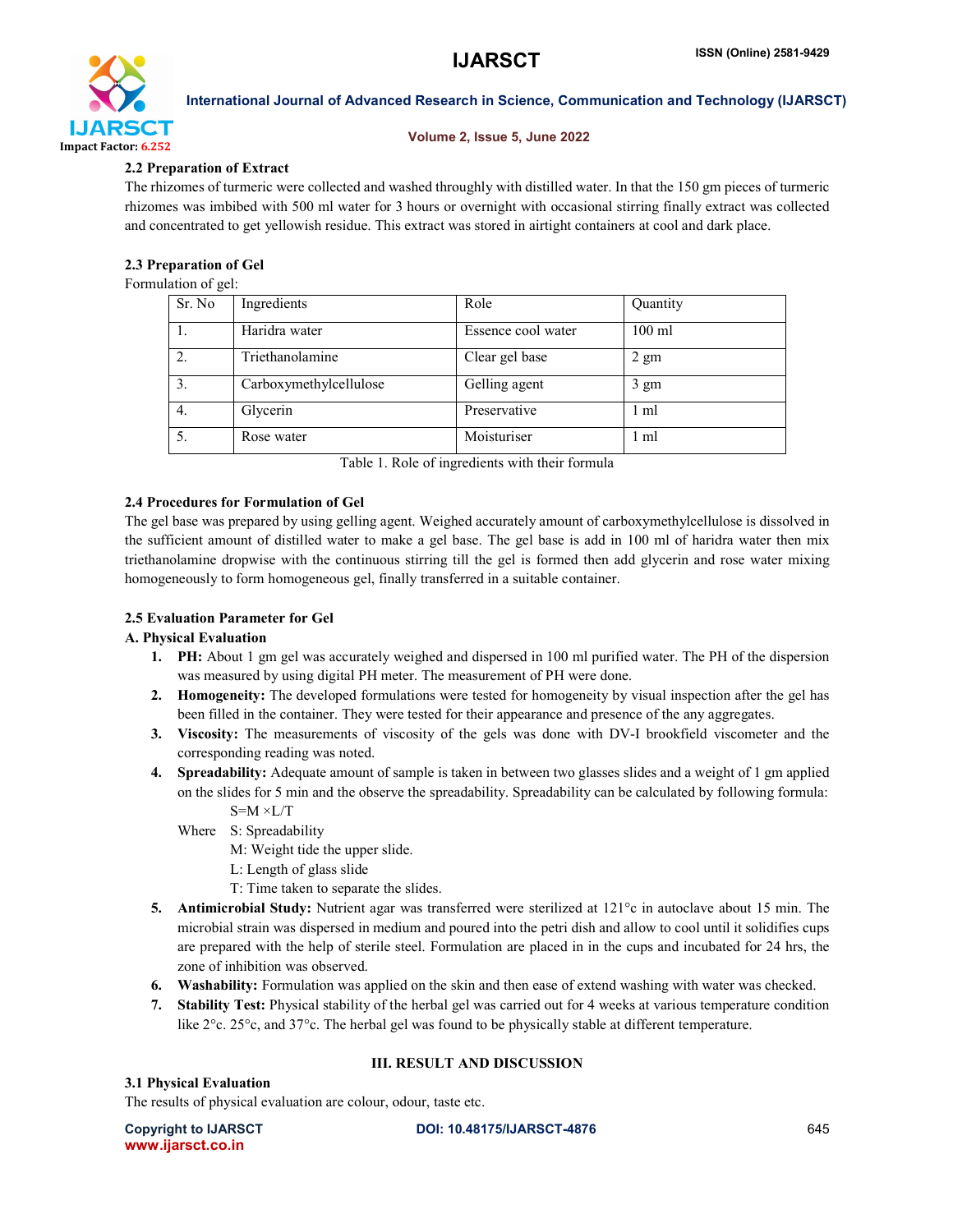

#### Volume 2, Issue 5, June 2022

| Sr. No            | Parameter   | Result          |
|-------------------|-------------|-----------------|
|                   | Description | Semisolid       |
|                   | Odour       | Characteristics |
| $\mathbf{\Omega}$ | Colour      | Yellow          |
|                   | Consistency | Smooth          |

Table 2 Physical Evaluation of gel.

#### 3.2 PH

The PH of the turmeric gel was measured by using digital PH meter. The PH of the turmeric gel was found to be 6.56 .

#### 3.3 Loss on Drying

Loss on drying was determined by placing the formulation in petri plate on water bath and dried for temperature 105 °c. Loss on drying was found to be 30%.

#### 3.4 Antimicrobial Activity

The anti –microbial activity of formulation was observed.



Figure 2: Microbial activity of gel

# IV. CONCLUSION

It is proved that study the turmeric used for the various medicinal antibacterial, anti-inflammatory, etc. This gel become a media to use these medicinal properties like properties effectively and easily as simple dosage form. The present study was done to prepare and evaluate herbal gel for this herbal extract were prepared by using simple maceration process to obtain good yield and there was no harm.

#### V. CONFLICT OF INTEREST

The authors declared no conflict of interest.

#### VI. ACKNOWLEDGEMENT

The author would like to thank to Samarth Institute of pharmacy, Belhe, Mrs. S. Alhat Mam for providing all chemicals and excipients. And also most thanks to Mrs.. Gaikwad mam for their guidance time to Time and consistent support.

www.ijarsct.co.in